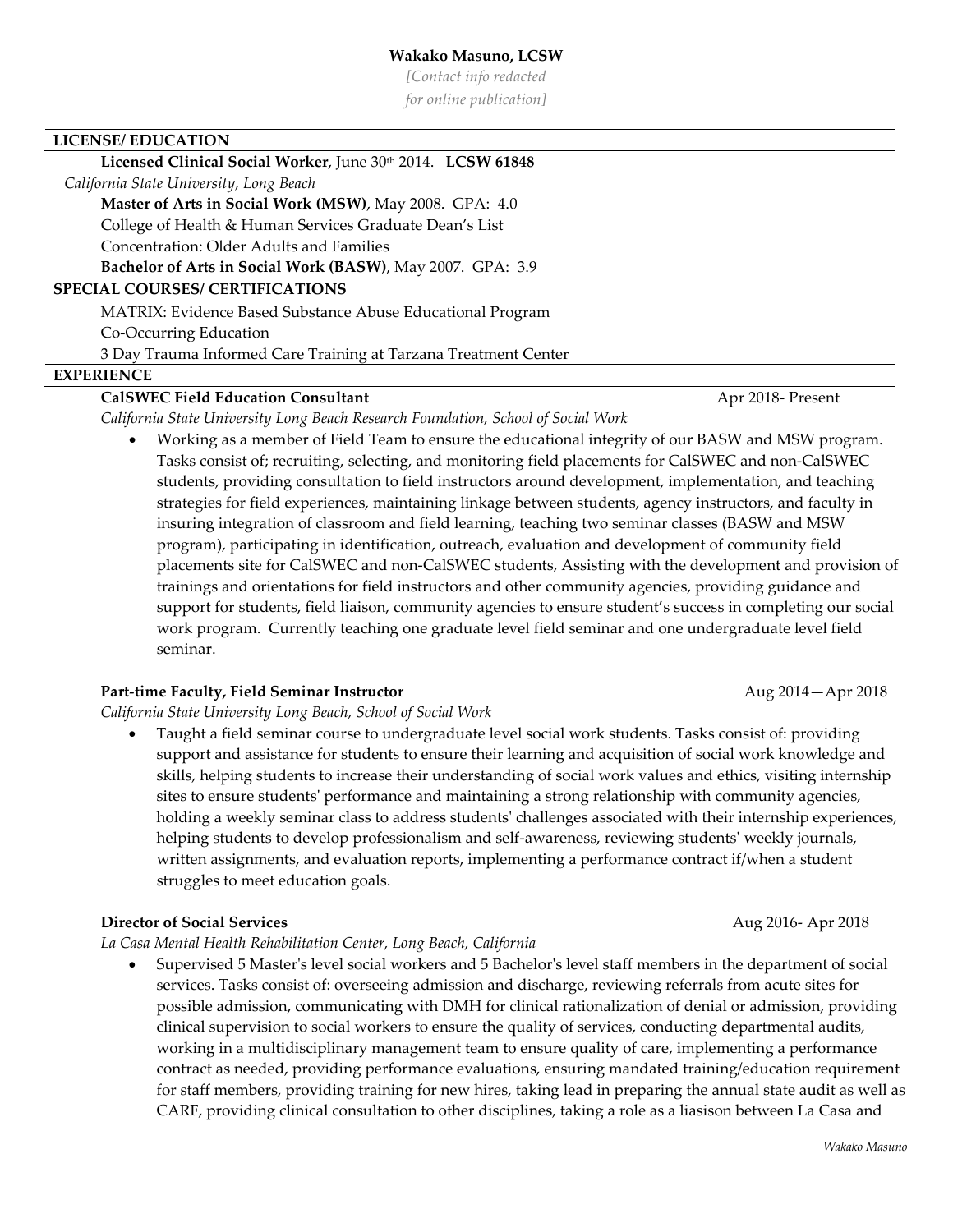## Mental Health Court, attornies, as well as other collaterals outisde the agency to take a lead in handling complex issues of our consumers, and handling challenging family issues in the facility.

# **Licensed Clinical Team Lead** April 2015-Aug 2016

## *La Casa Mental Health Rehabilitation Center, Long Beach, California*

• Supervised clinical aspects of the two largest units (Total 88 consumers) in a sub-acute facility to ensure quality of care. Tasks consisted of: providing recovery teams with support and education, assisting the team members (Master's and Bachelor's level social workers, rehabilitation specialists, and RN) in developing clinically sound recovery plans, managing crisis situations (danger to self and/or others situations), communicating with DMH regarding clients' progress and discharge planning, working with department managers to ensure the quality of care, responsible for development and implementation of the internship program at La Casa MHRC, supervising 5 master's level and one bachelor's level social work interns, responsible for development and implementation of the DBT Skills Program at La Casa MHRC including the curriculum development, supervising facilitators to ensure the quality of DBT program, providing training and education for staff members in social services, rehabilitation, and nursing department, participating in facility audits to ensure clinically sound care plan and assessment as well as prepare for the State, County, and CARF audit, and providing 1:1 with the most challenging consumers on the supervising units.

# **Interim Director of Social Services** Oct 2014 --- Jan 2015

*La Casa Mental Health Rehabilitation Center, Long Beach, California*

• Supervised 5 Master's level social workers and 5 Bachelor's level staff members in the department of social services during the period La Casa MHRC had a vacancy in the director of social services position.

# **Licensed Psychiatric Social Worker** July 2014— April 2015

*La Casa Mental Health Rehabilitation Center, Long Beach, California*

• Worked in a multidisciplinary and multicultural recovery team in a sub-acute facility taking a clinical leadership role to implement the recovery model and assist consumers with severe and persistent mental illness in successful return to the community. Tasks consisted of: providing individual, group, and family therapy, crisis intervention, linking consumers to community resources, collaborating with collateral parties (DMH, LAPG, probation, DCFS, and other community organizations), providing mental health education to families and loved ones, conducting psychosocial assessments, suicide/self-harm risk assessments, developing clinically sound recovery plans (care plan), financial management, writing monthly reports on client's progress, discharge planning, coordinating/supervising interns from CSULB and Whittier College, and providing training and education for new hires in the social work department.

# **Psychiatric Social Worker** June 2008—June 2014

*La Casa Mental Health Rehabilitation Center, Long Beach, California*

• Worked in a multidisciplinary recovery team to assist 44 consumers on the unit towards successfully reintegration to the community settings.

# **Field Practicum**

| <b>Intern Psychiatric Social Worker</b>                                    | Jun 2007 - May 2008 |
|----------------------------------------------------------------------------|---------------------|
| La Casa Mental Health Rehabilitation Center, Long Beach, California        |                     |
| Intern Full Service Partnership Case Manager                               | Sep 2006 – May 2007 |
| Special Service for Groups, SSG: Older Adults Program, Gardena, California |                     |
| <b>Intern Program Assistant</b>                                            | Feb 2006 - May 2006 |
| Health View Adult Day Care, Long Beach, California                         |                     |
|                                                                            |                     |
|                                                                            |                     |

## **Others**

• **Treasurer** (Board member of the Student Body Organization) Sep 2006—May 2007 *Associated Students of Social Work: California State University, Long Beach*